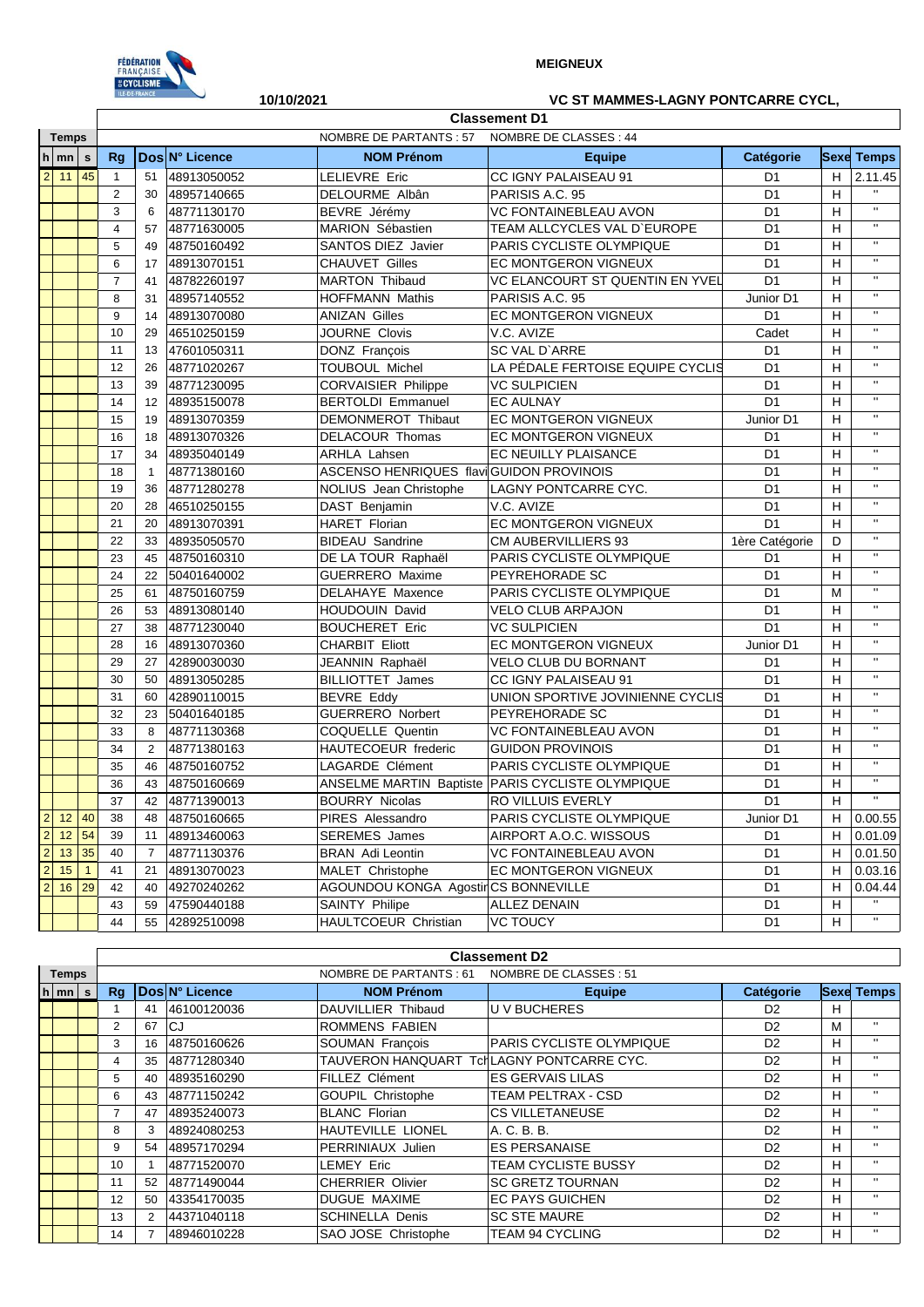|  | 15 | 15             | 48750160535 | PLESSIER Alexandre          | PARIS CYCLISTE OLYMPIQUE         | D <sub>2</sub>        | H | $\mathbf{H}$   |
|--|----|----------------|-------------|-----------------------------|----------------------------------|-----------------------|---|----------------|
|  | 16 | 33             | 48771280109 | <b>MUNIER Philippe</b>      | <b>LAGNY PONTCARRE CYC.</b>      | D <sub>2</sub>        | H | $\mathbf{H}$   |
|  | 17 | 34             | 48771280204 | SPILERS Charbel             | LAGNY PONTCARRE CYC.             | Junior D <sub>2</sub> | H | $\mathbf{H}$   |
|  | 18 | 20             | 48913070394 | <b>LECART Thibaut</b>       | <b>EC MONTGERON VIGNEUX</b>      | D <sub>2</sub>        | н | $\mathbf{H}$   |
|  | 19 | 19             | 48935130093 | THOUMELIN Mickaël           | <b>USM GAGNY</b>                 | D <sub>2</sub>        | H | $\overline{u}$ |
|  | 20 | 49             | 48935070478 | <b>ANGELI Clotaire</b>      | <b>B.C. NOISY LE GRAND</b>       | D <sub>2</sub>        | H | $\mathbf{H}$   |
|  | 21 | 23             | 48935100111 | <b>BENGALA</b> Jean Marc    | <b>VCA DU BOURGET</b>            | D <sub>2</sub>        | H | $\mathbf{H}$   |
|  | 22 | 57             | 48771640005 | SIBLET Sébastien            | TCE77                            | D <sub>2</sub>        | M | $\mathbf{H}$   |
|  | 23 | 68             | 48782160012 | RICHEFORT ALEXANDRE         | <b>EC VELIZY 78</b>              | D <sub>2</sub>        | M | $\mathbf{H}$   |
|  | 24 | 13             | 48750160585 | <b>HANAIZI Mehdi</b>        | PARIS CYCLISTE OLYMPIQUE         | D <sub>2</sub>        | н | $\mathbf{H}$   |
|  | 25 | 17             | 48935130334 | <b>JEGER Tomasz</b>         | <b>USM GAGNY</b>                 | D <sub>2</sub>        | H | $\mathbf{H}$   |
|  | 26 | 61             | CJ          | <b>MAIRE DIDIER</b>         |                                  | D <sub>2</sub>        | M | $\mathbf{H}$   |
|  | 27 | 29             | 48935040019 | DELCROIX Sébastien          | EC NEUILLY PLAISANCE             | D <sub>2</sub>        | H | $\mathbf{H}$   |
|  | 28 | 12             | 48750160637 | <b>GONIEAUX Frédéric</b>    | PARIS CYCLISTE OLYMPIQUE         | D <sub>2</sub>        | H | $\mathbf{H}$   |
|  | 29 | 66             | CJ          | RODIER ROBIN                |                                  | D <sub>2</sub>        | M | $\mathbf{H}$   |
|  | 30 | 38             | 48771230025 | JOUBERT Bruno               | <b>VC SULPICIEN</b>              | D <sub>1</sub>        | H | $\mathbf{u}$   |
|  | 31 | 65             | 48557110119 | <b>BEE LAURENT</b>          | <b>US EZANVILLE</b>              | D <sub>2</sub>        | M | $\mathbf{H}$   |
|  | 32 | 25             | 48935100165 | UHL Jérôme                  | <b>VCA DU BOURGET</b>            | D <sub>2</sub>        | H | $\mathbf{H}$   |
|  | 33 | 28             | 46510250164 | REBOUILLAT Emmanuel         | V.C. AVIZE                       | D <sub>2</sub>        | H | $\mathbf{H}$   |
|  | 34 | 46             | 48957080555 | <b>GARNIER Philippe</b>     | ARGENTEUIL VAL DE SEINE 95       | D <sub>2</sub>        | H | $\mathbf{u}$   |
|  | 35 | 31             | 48913480019 | FONT LAPALISSE Thierry      | CC SAINT PIERRE DU PERRAY        | D <sub>2</sub>        | н | $\mathbf{H}$   |
|  | 36 | $\overline{4}$ | 48946080008 | CITA Franck                 | <b>TROPIKANA</b>                 | D <sub>2</sub>        | H | $\mathbf{H}$   |
|  | 37 | 36             | 48771230013 | <b>GARCIA Juan Manuel</b>   | <b>VC SULPICIEN</b>              | D <sub>2</sub>        | H | $\mathbf{H}$   |
|  | 38 | 42             | 48771150256 | <b>GALVAING Damien</b>      | TEAM PELTRAX - CSD               | D <sub>2</sub>        | H | $\mathbf{H}$   |
|  | 39 | 8              | 48771130064 | <b>BEAULIEU Patrick</b>     | <b>VC FONTAINEBLEAU AVON</b>     | D <sub>2</sub>        | H | $\mathbf{H}$   |
|  | 40 | 58             | CJ          | <b>MOUASSA BRAHIM</b>       |                                  | D <sub>2</sub>        | M | $\mathbf{H}$   |
|  | 41 | 63             | 48750160534 | MATUSZEWSKI Sébastien       | <b>PARIS CYCLISTE OLYMPIQUE</b>  | D <sub>2</sub>        | M | $\mathbf{H}$   |
|  | 42 | 53             | 48782120170 | CHILELLI Elvio              | <b>TEAM CHATOU CYCLISME</b>      | D <sub>2</sub>        | H | $\mathbf{H}$   |
|  | 43 | 24             | 48935100239 | D'AGOSTINO Frédéric         | <b>VCA DU BOURGET</b>            | D <sub>2</sub>        | H | $\mathbf{H}$   |
|  | 44 | 62             | 4877163007  | RIVOIRE ALBAN               | TEAM ALL CYCLE VAL EUROP         | D <sub>2</sub>        | M | $\mathbf{H}$   |
|  | 45 | 14             | 48750160491 | MILOT Valere                | PARIS CYCLISTE OLYMPIQUE         | D <sub>2</sub>        | H | $\mathbf{H}$   |
|  | 46 | 59             | <b>CJ</b>   | YVON JOHAN                  |                                  | D <sub>2</sub>        | M | $\mathbf{H}$   |
|  | 47 | 9              | 48771130315 | MAUVAIS Clément             | <b>VC FONTAINEBLEAU AVON</b>     | D <sub>2</sub>        | H | $\mathbf{H}$   |
|  | 48 | 44             | 48771150019 | RICHARD Olivier             | <b>TEAM PELTRAX - CSD</b>        | D <sub>2</sub>        | H | $\mathbf{H}$   |
|  | 49 | 26             | 48771020241 | <b>LAVENANT Pascal</b>      | LA PÉDALE FERTOISE EQUIPE CYCLIS | D <sub>2</sub>        | H | $\mathbf{H}$   |
|  | 50 | 30             | 48935040047 | <b>LEFRANCOIS Guillaume</b> | <b>EC NEUILLY PLAISANCE</b>      | D <sub>2</sub>        | H | $\mathbf{H}$   |
|  | 51 | 45             | 48782260153 | <b>BOUCHET Sébastien</b>    | VC ELANCOURT ST QUENTIN EN YVEL  | D <sub>2</sub>        | н | $\mathbf{H}$   |
|  |    |                |             |                             |                                  |                       |   |                |

|              |                    |    |                |                                                  |                |                            | <b>Classement D3</b>         |                |   |                    |  |  |  |  |
|--------------|--------------------|----|----------------|--------------------------------------------------|----------------|----------------------------|------------------------------|----------------|---|--------------------|--|--|--|--|
|              | <b>Temps</b>       |    |                | NOMBRE DE PARTANTS : 64<br>NOMBRE DE CLASSES: 51 |                |                            |                              |                |   |                    |  |  |  |  |
|              | $h \mid mn \mid s$ |    | Rq             |                                                  | Dos N° Licence | <b>NOM Prénom</b>          | <b>Equipe</b>                | Catégorie      |   | <b>Sexe Temps</b>  |  |  |  |  |
| $\mathbf{1}$ | 48                 | 58 | $\mathbf{1}$   | 55                                               | 48957290047    | <b>LE FOLL Didier</b>      | <b>EC OSNY PONTOISE</b>      | D <sub>3</sub> | H | 1.48.58            |  |  |  |  |
| $\mathbf{1}$ | 49                 | 35 | 2              | 9                                                | 48946080013    | <b>ISMAR Gilbert</b>       | <b>TROPIKANA</b>             | D <sub>3</sub> | н | 0.00.37            |  |  |  |  |
|              |                    |    | 3              | 30                                               | 48771520020    | <b>CAMBRAYE Michel</b>     | <b>TEAM CYCLISTE BUSSY</b>   | D <sub>3</sub> | H | $\mathbf{H}$       |  |  |  |  |
|              |                    |    | 4              | 48                                               | 48946090007    | <b>ALVES Alain</b>         | AVENIR DU VAL DE MARNE       | D <sub>3</sub> | H | $\mathbf{H}$       |  |  |  |  |
|              |                    |    | 5              | 51                                               | 48771050106    | MOREL BIRON Raphaël        | MELUN CYCL. ORGANISATION     | D <sub>3</sub> | H | $\mathbf{H}$       |  |  |  |  |
|              |                    |    | 6              | 42                                               | 48771150247    | CHANTREL Stephane          | TEAM PELTRAX - CSD           | D <sub>3</sub> | H | $\bar{\mathbf{u}}$ |  |  |  |  |
|              |                    |    | $\overline{7}$ | 38                                               | 48771230073    | LOYER Stéphane             | <b>VC SULPICIEN</b>          | D <sub>3</sub> | H | $\mathbf{H}$       |  |  |  |  |
|              |                    |    | 8              | 33                                               | 48935040023    | LEPAGNEZ Henri             | <b>EC NEUILLY PLAISANCE</b>  | D <sub>3</sub> | H | $\mathbf{H}$       |  |  |  |  |
|              |                    |    | 9              | 70                                               | 48935340008    | <b>GAVELLE Michel</b>      | <b>CYCLING 4 FUN</b>         | D <sub>3</sub> | M | $\mathbf{H}$       |  |  |  |  |
|              |                    |    | 10             | 52                                               | 48924020107    | <b>LHUISSIER Gilbert</b>   | LES BLEUS DE FRANCE          | D <sub>3</sub> | H | $\mathbf{H}$       |  |  |  |  |
|              |                    |    | 11             | 35                                               | 48924110384    | <b>GAGNEUR Xavier</b>      | <b>CSM CLAMART</b>           | D <sub>3</sub> | H | $\mathbf{H}$       |  |  |  |  |
|              |                    |    | 12             | 41                                               | 48771150253    | <b>BOUCHER</b> Jean Michel | TEAM PELTRAX - CSD           | D <sub>3</sub> | H | $\mathbf{H}$       |  |  |  |  |
|              |                    |    | 13             | 59                                               | 48913260086    | <b>JOUAS Patrick</b>       | <b>AC ORSAY</b>              | D <sub>3</sub> | H | $\mathbf{H}$       |  |  |  |  |
|              |                    |    | 14             | 36                                               | 48771280104    | CABRAS Antonio             | <b>LAGNY PONTCARRE CYC.</b>  | D <sub>3</sub> | н | $\mathbf{H}$       |  |  |  |  |
|              |                    |    | 15             | 10                                               | 48946080026    | <b>NANESIE Eddy</b>        | <b>TROPIKANA</b>             | D <sub>3</sub> | H | $\mathbf{u}$       |  |  |  |  |
|              |                    |    | 16             | 23                                               | 48771130274    | <b>JULLY Patrick</b>       | <b>VC FONTAINEBLEAU AVON</b> | D <sub>3</sub> | H | $\bar{\mathbf{H}}$ |  |  |  |  |
|              |                    |    | 17             | 53                                               | 48782280368    | <b>SEGRETAIN Benoit</b>    | <b>US MAULE CYCLISME</b>     | D <sub>3</sub> | н | $\mathbf{H}$       |  |  |  |  |
|              |                    |    | 18             | 6                                                | 48935130115    | <b>SEGUIN Philippe</b>     | <b>USM GAGNY</b>             | D <sub>3</sub> | H | $\mathbf{H}$       |  |  |  |  |
|              |                    |    | 19             | 63                                               | 48946040253    | <b>BILLARD Thierry</b>     | <b>US CRETEIL</b>            | D <sub>3</sub> | н | $\mathbf{H}$       |  |  |  |  |
|              |                    |    | 20             | 54                                               | 48957070009    | <b>COLLEN Fabrice</b>      | <b>AS HERBLAY</b>            | D <sub>3</sub> | H | $\mathbf{H}$       |  |  |  |  |
|              |                    |    | 21             | 22                                               | 48771130363    | FERREIRA Armenio           | <b>VC FONTAINEBLEAU AVON</b> | D <sub>3</sub> | н | $\mathbf{H}$       |  |  |  |  |
|              |                    |    | 22             | 68                                               | 48946270283    | CAHAGNIET Sébastien        | <b>AV THIAIS</b>             | D <sub>3</sub> | M | $\mathbf{u}$       |  |  |  |  |
|              |                    |    | 23             | 39                                               | 48913220095    | <b>SARRET Loïc</b>         | <b>US RIS ORANGIS</b>        | D <sub>3</sub> | H | $\bar{\mathbf{u}}$ |  |  |  |  |
|              |                    |    | 24             | 12                                               | 48935160315    | <b>TUMOINE Eric</b>        | <b>ES GERVAIS LILAS</b>      | D <sub>3</sub> | н | $\mathbf{H}$       |  |  |  |  |
|              |                    |    | 25             | 61                                               | 48946150063    | <b>BOLOT Thomas</b>        | <b>VC VINCENNES</b>          | D <sub>3</sub> | H | $\mathbf{H}$       |  |  |  |  |
|              |                    |    | 26             | 25                                               | 48935100113    | <b>CONGY Philippe</b>      | <b>VCA DU BOURGET</b>        | D <sub>3</sub> | H | $\mathbf{H}$       |  |  |  |  |
|              |                    |    | 27             | 64                                               | 48935050706    | <b>CASSIER Claire</b>      | CM AUBERVILLIERS 93          | D <sub>3</sub> | D | $\mathbf{H}$       |  |  |  |  |
|              |                    |    | 28             | 15                                               | 48946270295    | HATTE Laurent              | <b>AV THIAIS</b>             | D <sub>3</sub> | H | $\mathbf{H}$       |  |  |  |  |
|              |                    |    | 29             | 37                                               | 48771280230    | <b>TAUVERON Eric</b>       | LAGNY PONTCARRE CYC.         | D <sub>3</sub> | H | $\mathbf{H}$       |  |  |  |  |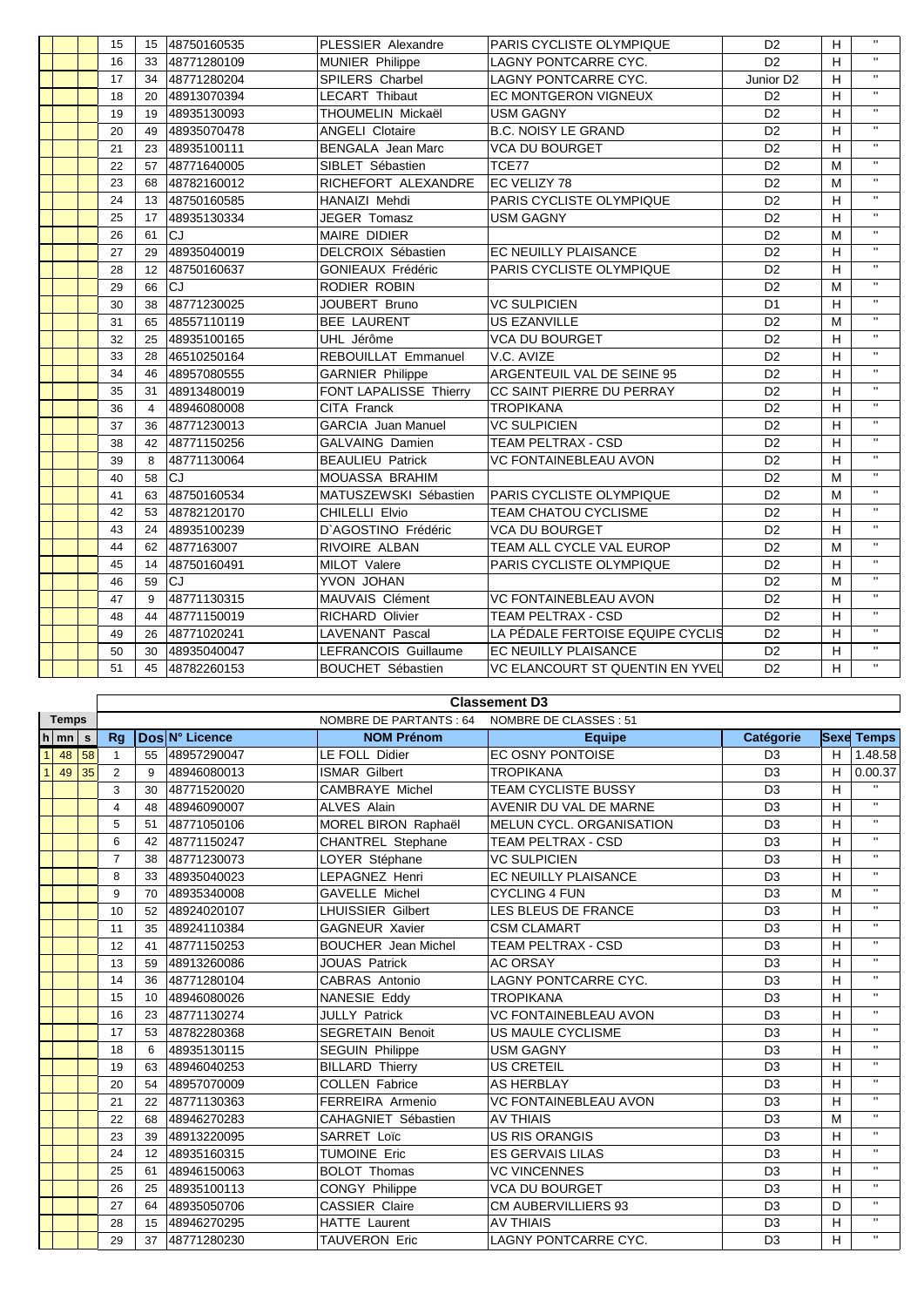|  | 30 | 20 | 48750160557 | <b>VINDEX</b> Jean Philippe | PARIS CYCLISTE OLYMPIQUE                          | D <sub>3</sub> | н | $\mathbf{H}$ |
|--|----|----|-------------|-----------------------------|---------------------------------------------------|----------------|---|--------------|
|  | 31 | 69 | 48771490061 | <b>MORENO Gilles</b>        | <b>SC GRETZ TOURNAN</b>                           | D <sub>3</sub> | M | $\mathbf{H}$ |
|  | 32 | 34 | 48935040139 | <b>VALENTI Bruno</b>        | EC NEUILLY PLAISANCE                              | D <sub>3</sub> | н | $\mathbf{u}$ |
|  | 33 | 45 | 48771150004 | <b>GILARDINI Vincent</b>    | TEAM PELTRAX - CSD                                | D <sub>3</sub> | н | $\mathbf{H}$ |
|  | 34 |    | 48771020245 | DOUCET Michel               | LA PÉDALE FERTOISE EQUIPE CYCLIS Arbitre Régional |                | H | $\mathbf{H}$ |
|  | 35 | 14 | 48946270067 | <b>GRIMBERT Francois</b>    | <b>AV THIAIS</b>                                  | D <sub>3</sub> | H | $\mathbf{H}$ |
|  | 36 | 32 | 48935040095 | DESESQUELLE William         | EC NEUILLY PLAISANCE                              | D <sub>3</sub> | н | $\mathbf{H}$ |
|  | 37 | 49 | 48913480003 | <b>TISSIER Thierry</b>      | CC SAINT PIERRE DU PERRAY                         | D <sub>3</sub> | н | $\mathbf{H}$ |
|  | 38 | 16 | 48913080144 | ATTOUMANI Assadi            | <b>VELO CLUB ARPAJON</b>                          | D <sub>3</sub> | н | $\mathbf{H}$ |
|  | 39 | 18 | 48750160248 | PERDRIEAU Francois          | <b>PARIS CYCLISTE OLYMPIQUE</b>                   | D <sub>3</sub> | н | $\mathbf{H}$ |
|  | 40 | 27 | 48771140172 | DARDAILLON Bertrand         | <b>JS FERTE GAUCHER</b>                           | D <sub>3</sub> | н | $\mathbf{u}$ |
|  | 41 | 28 | 48771140313 | <b>SCHAAF Christian</b>     | <b>JS FERTE GAUCHER</b>                           | D <sub>3</sub> | H | $\mathbf{H}$ |
|  | 42 | 66 | 48782160123 | PRETS Jean Luc              | EC VELIZY 78                                      | D <sub>3</sub> | M | $\mathbf{H}$ |
|  | 43 | 58 | 42891050391 | <b>GEROMEGNACE JOEL</b>     | <b>VELO CLUB DU SENONAIS</b>                      | D <sub>3</sub> | н | $\mathbf{H}$ |
|  | 44 | 26 | 48946070071 | DEVILLERS Stéphane          | US ALFORTVILLE CYCLISME                           | D <sub>3</sub> | н | $\mathbf{H}$ |
|  | 45 | 44 | 48771150223 | GAULT Stéphane              | TEAM PELTRAX - CSD                                | D <sub>3</sub> | н | $\mathbf{H}$ |
|  | 46 | 47 | 48771150031 | SEGUIN Frédéric             | TEAM PELTRAX - CSD                                | D <sub>3</sub> | н | $\mathbf{H}$ |
|  | 47 | 43 | 48771150124 | DE OLIVEIRA Carlos          | TEAM PELTRAX - CSD                                | D <sub>3</sub> | н | $\mathbf{H}$ |
|  | 48 |    | 48771240004 | TARDIVEAU Daniel            | <b>VC SAINT-MAMMES</b>                            | D <sub>3</sub> | н | $\mathbf{H}$ |
|  | 49 | 40 | 48913070158 | <b>LECART Patrice</b>       | <b>EC MONTGERON VIGNEUX</b>                       | D <sub>3</sub> | н | $\mathbf{H}$ |
|  | 50 | 5  | 48935130324 | MARTORELL Laurent           | <b>USM GAGNY</b>                                  | D <sub>3</sub> | н | $\mathbf{H}$ |
|  | 51 |    | 48771150192 | <b>MARIA Didier</b>         | TEAM PELTRAX - CSD                                | D <sub>3</sub> | н | $\mathbf{H}$ |

|                |                    |              | <b>Classement D4</b> |                |                |                                            |                                    |                    |    |                         |
|----------------|--------------------|--------------|----------------------|----------------|----------------|--------------------------------------------|------------------------------------|--------------------|----|-------------------------|
|                | <b>Temps</b>       |              |                      |                |                | <b>NOMBRE DE PARTANTS: 75</b>              | NOMBRE DE CLASSES : 60             |                    |    |                         |
|                | $h \mid mn \mid s$ |              | <b>Rg</b>            |                | Dos N° Licence | <b>NOM Prénom</b>                          | <b>Equipe</b>                      | Catégorie          |    | <b>Sexe Temps</b>       |
|                | 39                 | 35           | $\overline{1}$       | 12             | 48771020285    | <b>HORNN</b> Jean Pierre                   | LA PÉDALE FERTOISE EQUIPE CYCLIS   | D <sub>4</sub>     | H  | 1.39.35                 |
|                |                    |              | $\overline{2}$       | 53             | 49270140149    | DA COSTA Hilario                           | <b>VC VERNON</b>                   | D <sub>4</sub>     | H  |                         |
|                |                    |              | 3                    | 32             | 48771040250    | LIBRE David                                | PEDALE COMBS LA VILLAISE           | D <sub>4</sub>     | H  | $\overline{\mathbf{u}}$ |
|                |                    |              | $\overline{4}$       | 62             | 48913400054    | TREGUIER Jean Louis                        | CMOM TEAM CYCLISTE MORANGIS        | D <sub>4</sub>     | H  | $\overline{\mathbf{u}}$ |
|                |                    |              | 5                    | 33             | 48946030044    | CADET Daniel                               | VC DES CHEMINOTS ET VILLENEUVOI    | D <sub>4</sub>     | H  | $\overline{u}$          |
| $\overline{1}$ | 40                 | $\mathbf{1}$ | 6                    | 49             | 48771280134    | <b>BOUYER</b> Jacques                      | LAGNY PONTCARRE CYC.               | D <sub>4</sub>     | H  | 0.00.26                 |
| $\mathbf{1}$   | 41                 | $\mathbf{3}$ | $\overline{7}$       | $\overline{7}$ | 48946080004    | CHELAMIE Judes                             | <b>TROPIKANA</b>                   | D <sub>4</sub>     | H  | 0.01.28                 |
|                |                    |              | 8                    | 66             | 48957400022    | CASTEL JACQUES                             | TEAM BIKE CYCLISTE SAINT PRIX      | D <sub>4</sub>     | H  |                         |
|                |                    |              | 9                    | 56             | 48771150210    | <b>REINE Thierry</b>                       | <b>TEAM PELTRAX - CSD</b>          | D <sub>4</sub>     | H  | $\mathbf{u}$            |
|                |                    |              | 10                   | 47             | 48957140117    | PAYRAT Patrick                             | PARISIS A.C. 95                    | D <sub>4</sub>     | H  | $\overline{u}$          |
|                |                    |              | 11                   | 38             | 48935040141    | RICHARD Jean Luc                           | EC NEUILLY PLAISANCE               | D <sub>4</sub>     | H  | $\mathbf{u}$            |
|                |                    |              | 12                   | 46             | 48924150241    | YOUDJOU MICHAËL                            | COURBEVOIE SPORTS CYCLISME         | D <sub>4</sub>     | H  | $\mathbf{u}$            |
|                |                    |              | 13                   | 17             | 48935050700    | <b>BIGNET Marion</b>                       | <b>CM AUBERVILLIERS 93</b>         | D <sub>4</sub>     | D  | $\mathbf{H}$            |
|                |                    |              | 14                   | 5              | 48913220036    | <b>BARTAU Didier</b>                       | <b>US RIS ORANGIS</b>              | D <sub>4</sub>     | H  | $\mathbf{H}$            |
|                |                    |              | 15                   | 10             | 48935130059    | LEBOUCQ Bernard                            | <b>USM GAGNY</b>                   | Arbitre Régional   | H  | $\mathbf{H}$            |
|                |                    |              | 16                   | 74             | 42890030026    | <b>DUMONT DIDIER</b>                       | <b>VC BORNAND</b>                  | D <sub>4</sub>     | M  | $\mathbf{H}$            |
|                |                    |              | 17                   | 59             | 48913400055    | <b>DONNAT BART Camille</b>                 | CMOM TEAM CYCLISTE MORANGIS        | D <sub>3</sub>     | D  | $\overline{\mathbf{u}}$ |
|                |                    |              | 18                   | 76             | 42891050061    | RAINNOUARD JOSE                            | <b>VC SENONAIS</b>                 | D <sub>4</sub>     | M  | $\overline{u}$          |
|                |                    |              | 19                   | 57             | 48935140059    | <b>CROUZILLES Alain</b>                    | <b>ACCTB SEVRAN</b>                | D <sub>4</sub>     | H  | $\mathbf{H}$            |
|                |                    |              | 20                   | 30             | 48957100160    | MALO Eric                                  | AC VAL D'OISE                      | D <sub>4</sub>     | H  | $\mathbf{H}$            |
|                |                    |              | 21                   | 29             | 48935100249    | CREUSILLET Stéphane                        | <b>VCA DU BOURGET</b>              | D <sub>4</sub>     | H  | $\mathbf{u}$            |
|                |                    |              | 22                   | 37             | 48935040121    | <b>NOLIUS Bernard</b>                      | EC NEUILLY PLAISANCE               | D <sub>4</sub>     | H  | $\mathbf{u}$            |
|                |                    |              | 23                   | 6              | 48935230006    | <b>DEWILDE Philippe</b>                    | <b>EC NOISEENNE</b>                | D <sub>4</sub>     | H  | $\overline{u}$          |
|                |                    |              | 24                   | 20             | 48771160029    | <b>BOUGAMONT Jannick</b>                   | LE MEE SPORTS                      | D <sub>4</sub>     | H  | $\mathbf{H}$            |
|                |                    |              | 25                   | 55             | 48771150244    | <b>CHANTREL Alexia</b>                     | <b>TEAM PELTRAX - CSD</b>          | D <sub>3</sub>     | D  | $\mathbf{H}$            |
|                |                    |              | 26                   | 25             | 48771190041    | <b>BORROZ</b> Jean Louis                   | <b>CC COULOMMIERS</b>              | D <sub>4</sub>     | H  | $\mathbf{H}$            |
|                |                    |              | 27                   | 42             | 48913070321    | PEROTTO Lucien                             | <b>EC MONTGERON VIGNEUX</b>        | D <sub>4</sub>     | H  | $\mathbf{u}$            |
|                |                    |              | 28                   | 61             | 48913400003    | <b>RAMOS Eric</b>                          | <b>CMOM TEAM CYCLISTE MORANGIS</b> | nisateur Critérium | H  | $\overline{u}$          |
|                |                    |              | 29                   | 16             | 48771130404    | <b>MINNITI Patrick</b>                     | VC FONTAINEBLEAU AVON              | D <sub>4</sub>     | H  | $\mathbf{H}$            |
|                |                    |              | 30                   | 64             | 42891050379    | <b>METAIS Philippe</b>                     | VELO CLUB DU SENONAIS              | D <sub>4</sub>     | H  | $\mathbf{H}$            |
|                |                    |              | 31                   | 58             | 48935140054    | <b>LAYEN Pascal</b>                        | <b>ACCTB SEVRAN</b>                | D <sub>4</sub>     | H  | $\mathbf{u}$            |
|                |                    |              | 32                   | 19             | 48935300062    | ROSSETTO Alain                             | <b>US MONTFERMEIL</b>              | D <sub>4</sub>     | H  | $\mathbf{u}$            |
|                |                    |              | 33                   | 27             | 48771190153    | <b>MENNESSON Michel</b>                    | <b>CC COULOMMIERS</b>              | D <sub>4</sub>     | H  | $\mathbf{H}$            |
|                |                    |              | 34                   | 51             | 48771230143    | <b>BELAIR Olivier</b>                      | <b>VC SULPICIEN</b>                | D <sub>4</sub>     | H  | $\mathbf{H}$            |
|                |                    |              | 35                   | 9              | 48935130121    | <b>GAMBIRASIO Laurent</b>                  | <b>USM GAGNY</b>                   | D <sub>4</sub>     | H  | $\mathbf{H}$            |
|                |                    |              | 36                   | 75             | CJ             | LOLIA GUY                                  |                                    | D <sub>4</sub>     | M  | $\mathbf{u}$            |
|                |                    |              | 37                   | 44             | 48782160091    | <b>CHOISNE Alain</b>                       | EC VELIZY 78                       | D <sub>4</sub>     | H  | $\mathbf{H}$            |
|                |                    |              | 38                   | 22             | 48924030061    | <b>FORGET Patrick</b>                      | RUEIL A.C.                         | D <sub>4</sub>     | H  | $\mathbf{H}$            |
|                |                    |              | 39                   | 52             | 48771230115    | <b>DELORIS Noël</b>                        | <b>VC SULPICIEN</b>                | D <sub>4</sub>     | H  | $\mathbf{H}$            |
|                |                    |              | 40                   | 34             | 48935040058    | <b>ELICE Vincent</b>                       | EC NEUILLY PLAISANCE               | D <sub>4</sub>     | H  | $\mathbf{u}$            |
|                |                    |              | 41                   | 67             | 48913010171    | WOLFERSBERGER Arnaud   VC SAVIGNY SUR ORGE |                                    | D <sub>4</sub>     | H  | $\mathbf{H}$            |
|                |                    |              | 42                   | 63             | 42891050244    | FRISQUET Joël                              | VELO CLUB DU SENONAIS              | D <sub>4</sub>     | H  | $\mathbf{u}$            |
|                |                    |              | 43                   | 73             | CJ             | TRASSAERT Thierry                          | <b>RIS ORANGIS</b>                 | D <sub>4</sub>     | M  | $\overline{u}$          |
|                |                    |              | 44                   | 41             | 48913070032    | <b>GALLAND Serge</b>                       | EC MONTGERON VIGNEUX               | D <sub>4</sub>     | H. | $\mathbf{H}$            |